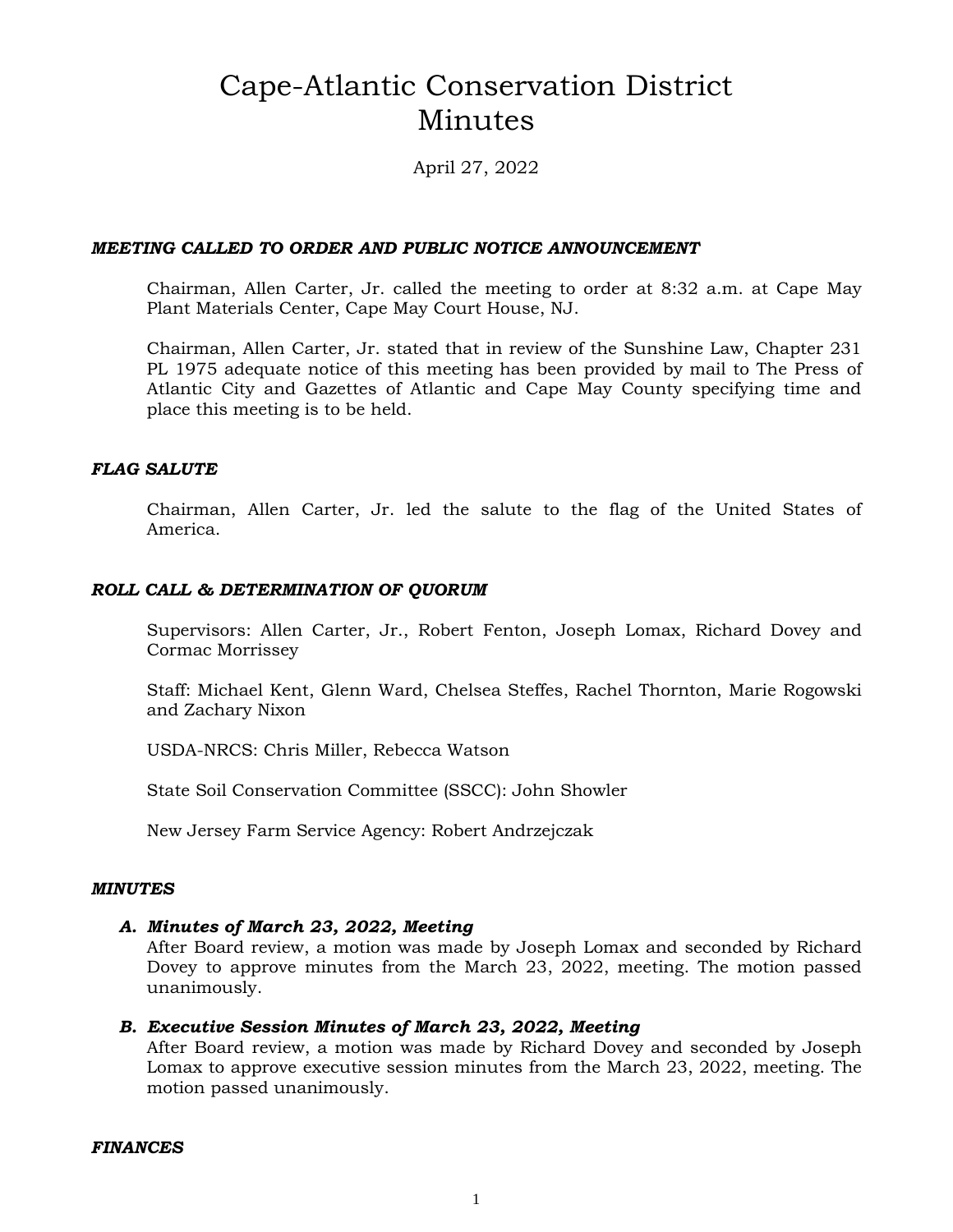# *A. Treasurers Reports*

1. District Financials – March 2022

After Board review and discussion, a motion was made by Cormac Morrissey and seconded by Robert Fenton to approve the District's March 2022 treasurer's report, balance sheet and expenses in the amount of \$78,342.56. The motion passed unanimously.

2. PMC Financials – March 2022

After review of the PMC monthly expense report for March 2022, a motion was made by Richard Dovey and seconded by Robert Fenton to approve treasurer's report, balance sheet and account balance of \$12,503.73. The motion passed unanimously.

# *B. OceanFirst Bank CD*

Michael Kent informed the Board that a 12-month CD with OceanFirst Bank that was due to expire on April 29, 2022, was rolled over for a term of one year at .1%.

#### *NEW BUSINESS*

#### *A. Soil Erosion and Sediment Control Plans*

#### *1. March 2022 Certifications*

A motion was made by Joseph Lomax and seconded by Richard Dovey approving all Plan Certifications listed on the March 2022 Application Report except for application 140-22. The motion passed unanimously.

A motion was made by Cormac Morrissey and seconded by Robert Fenton approving application 140-22. Joseph Lomax recused. The motion passed.

#### *2. March 2022 Re-certifications*

A motion was made by Joseph Lomax and seconded by Richard Dovey approving application 23-13 listed on the March 2022 Re-Certification Application Report. The motion passed unanimously.

A motion was made by Cormac Morrissey and seconded by Robert Fenton approving application 364-18 listed on the March 2022 Re-Certification Application Report. Joseph Lomax recused. The motion passed.

# *B. Farmland Program*

#### *1. Conservation Plans*

After board review and discussion, a motion was made by Joseph Lomax and seconded by Robert Fenton approving the following Conservation Plans.

- a. Hamilton Twp. 10.8 Acres, Forest Stewardship Plan Update & High Tunnel System
- b. Hammonton, 11.8 Acres, Drip Irrigation, Cover Crop & Pollinator Habitat
- c. Hammonton, 6 Acres, Soil Testing, Mulching & Forestry Activities
- d. Dennis Twp., 30.6 Acres, Forest Stewardship Plan
- e. Middle Twp., 24 Acres, Forest Stewardship Plan, Brush Mgmt., & Field Boarder
- f. Middle Twp., 5.5 Acres, Brush Mgmt. & Pollinator Habitat
- g. Middle Twp., 8.4 Acres, Bivalve Aquaculture Gear & Biofouling Control

The motion passed unanimously.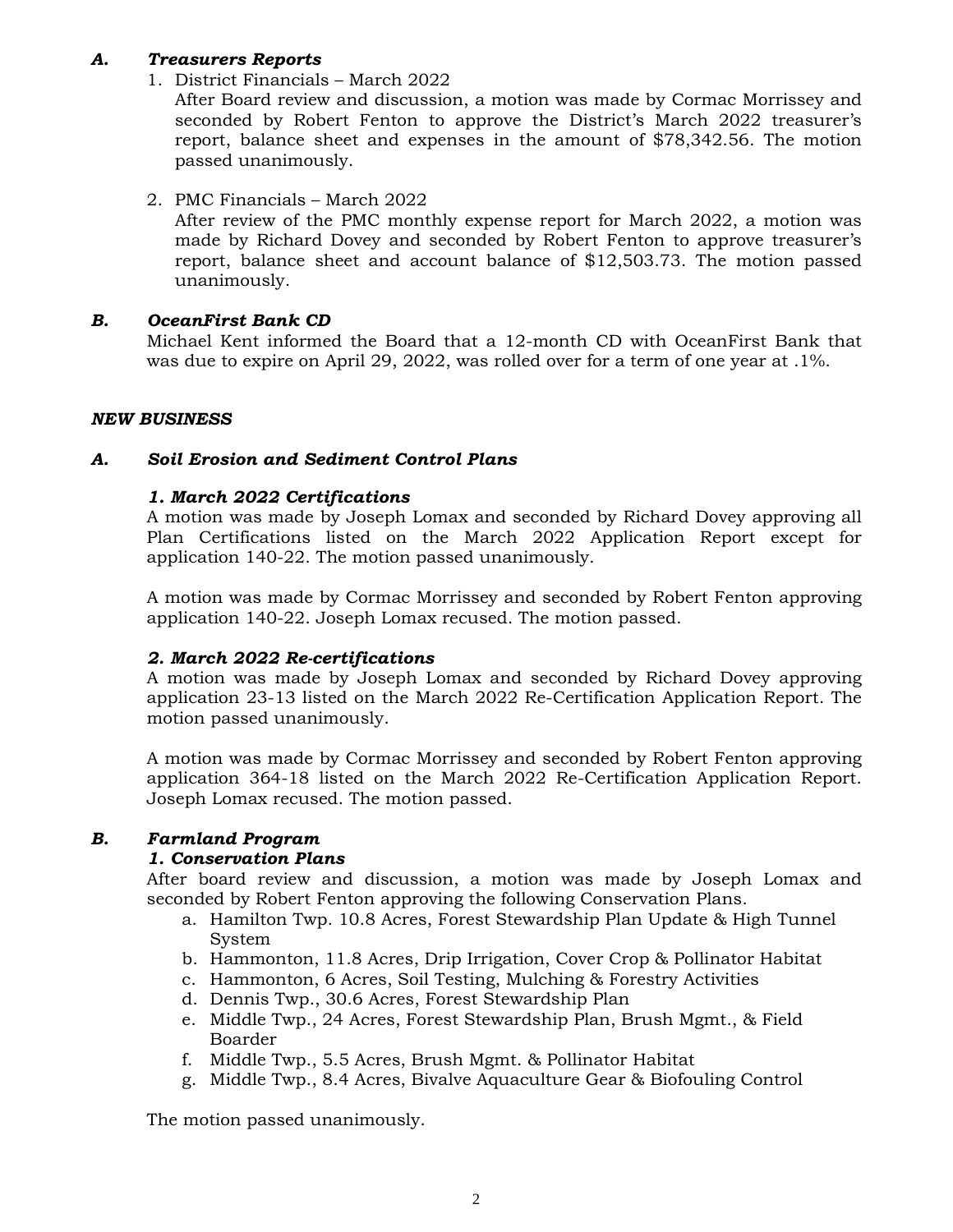#### *C. Local Workgroup*

Michael Kent discussed hosting Local Workgroup meeting in June. After Board discussion a motion was made by Joseph Lomax and seconded by Robert Fenton to host Local Workgroup meeting with focus on urban agricultural. The motion passed unanimously.

#### *D. NACD Summer Meeting*

NACD Summer Meeting is scheduled to be held in Puerto Rico July 16-19, 2022. A motion was made by Robert Fenton and seconded by Richard Dovey to support up to three staff and supervisors to attend meeting. The motion passed unanimously.

## *E. Nation Conservation Planning Partnership (NCPP) Work Conference and Training Session*

NCPP Work Conference and Training Session is to be held May 9-13, 2022, in Minneapolis, MN. After Board discussion a motion was made Joseph Lomax and seconded by Robert Fenton to support Michael Kent attending conference. The motion passed unanimously.

#### *CORRESPONDENCE*

*None*

#### *OLD BUSINESS*

#### *A. Education*

Glenn Ward

-Update on Cape May County Earth Day event.

-District poster contest winners have been selected. First place winning posters have been forwarded to the State Committee for judging on the state level.

-Commented on upcoming Envirothon scheduled to be held virtually on May 7, 2022. Team presentations are scheduled for May 21, 2022.

-Joseph Girnius has successfully completed his internship.

Chelsea Steffes -Update on Atlantic County Earth Day event held at the ACUA.

# *B. Grants*

Zachary Nixon

-Working under NACD Technical Assistance grant at the Vineland field office. Update on daily activities and projects being worked on.

Michael Kent

-Civil Engineer Technician (CET) grant being filled by Ashley Hines at the Woodstown field office will be ending in December.

# *C. District Apparel*

An order has been submitted for a District apparel quote. Current clothing budget may need to be increased to accommodate new staff. After discussion, a motion was made by Joseph Lomax and seconded by Robert Fenton to authorize up to \$2,000.00 for new District apparel. The motion passed unanimously.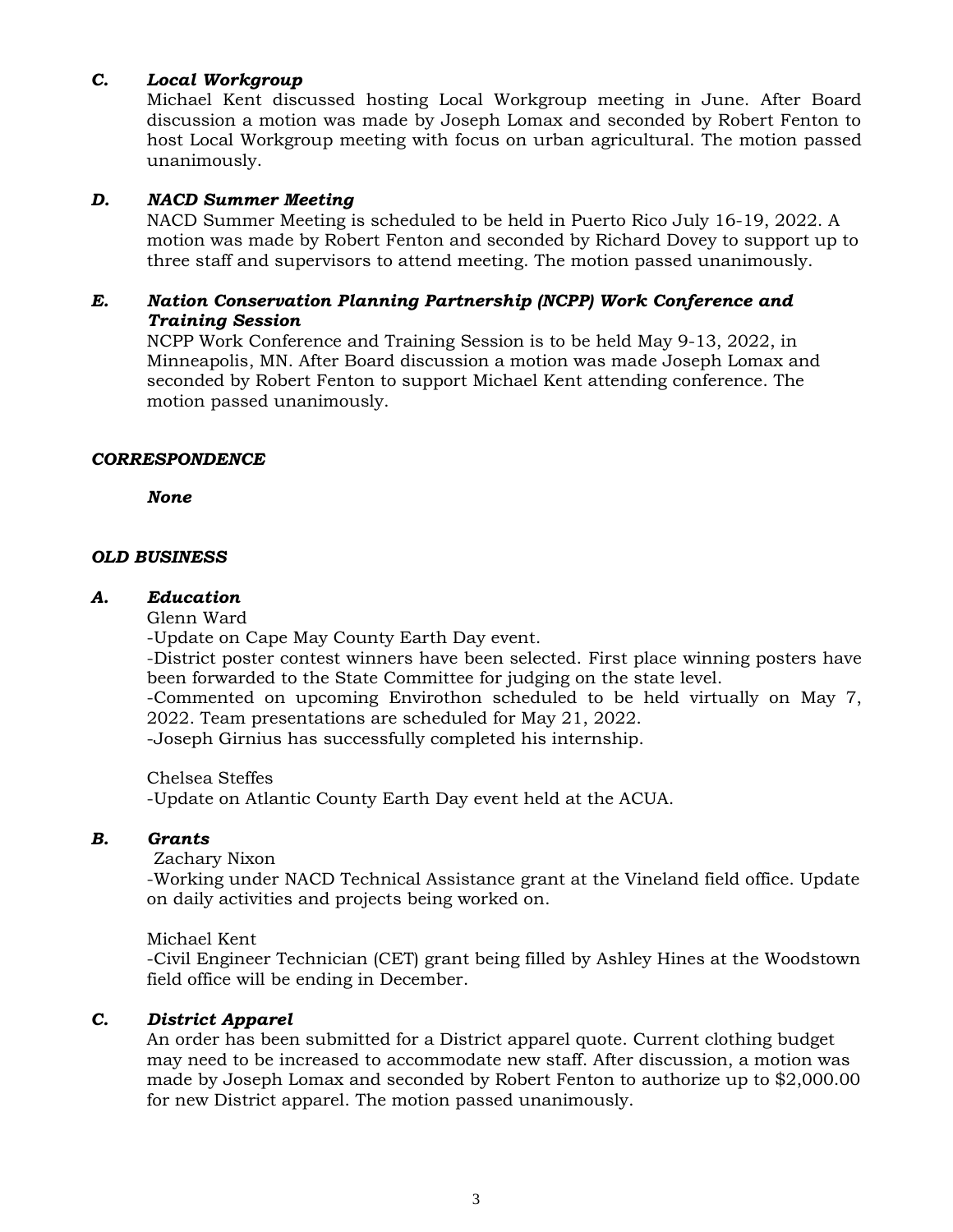# *A. Staff*

# *Chelsea Steffes*

-Very busy with plan review and site inspections.

-Update on SACD Farm Monitoring inspections and Cape May County preserved farm inspections.

## *Marie Rogowski*

*-*Office continues to remain very busy with large number of applications being submitted.

#### *Rachel Thornton*

-Update on 251 activities. Office busy with record number of applications being submitted.

#### *Glenn Ward*

-Gave update on 251 applications received and activity throughout the District.

-Distributed and commented on 251 quarterly report.

-Attending Barnegat Bay Environmental Educators Roundtable event this afternoon along with Joseph Lomax and Michael Kent.

#### *Michael Kent*

-NJ Department of Agricultural asked to host NJ Aquaculture Advisory Committee meeting at the District office on July 15, 2022.

#### *B. Supervisors*

# *Robert Fenton*

-Update on farming activities. -In person meetings are picking up.

# *Richard Dovey*

-Update on ACUA Earth Day event.

-Update on ACUA staffing issues and trash collection.

-Reported on agreement with South Jersey Gas to convert gases to electricity.

-Commented on solar on landfills.

-ACUA awarded grant to purchase electric trash truck.

# *Joseph Lomax*

-Update on conservation movement.

-Reported on meeting with Richard Dovey and Michel Kent to review District Strategic Plan.

-Thanked staff for Earth Day efforts.

-Commented on upcoming NCPP Work Conference and Training Session.

-SSCC has a work group reaching out to legislature regarding appropriations.

#### *Cormac Morrissey*

-Commented on legalization of marijuana and application for growing facilities.

-Commented on Total Maximum Daily Loads (TMDL) monitoring.

-Will meet with Richard Dovey and Michael Kent to review District's FY-23 budget. -Commented on supervisor standards. Would like to see a person's profession count as credits.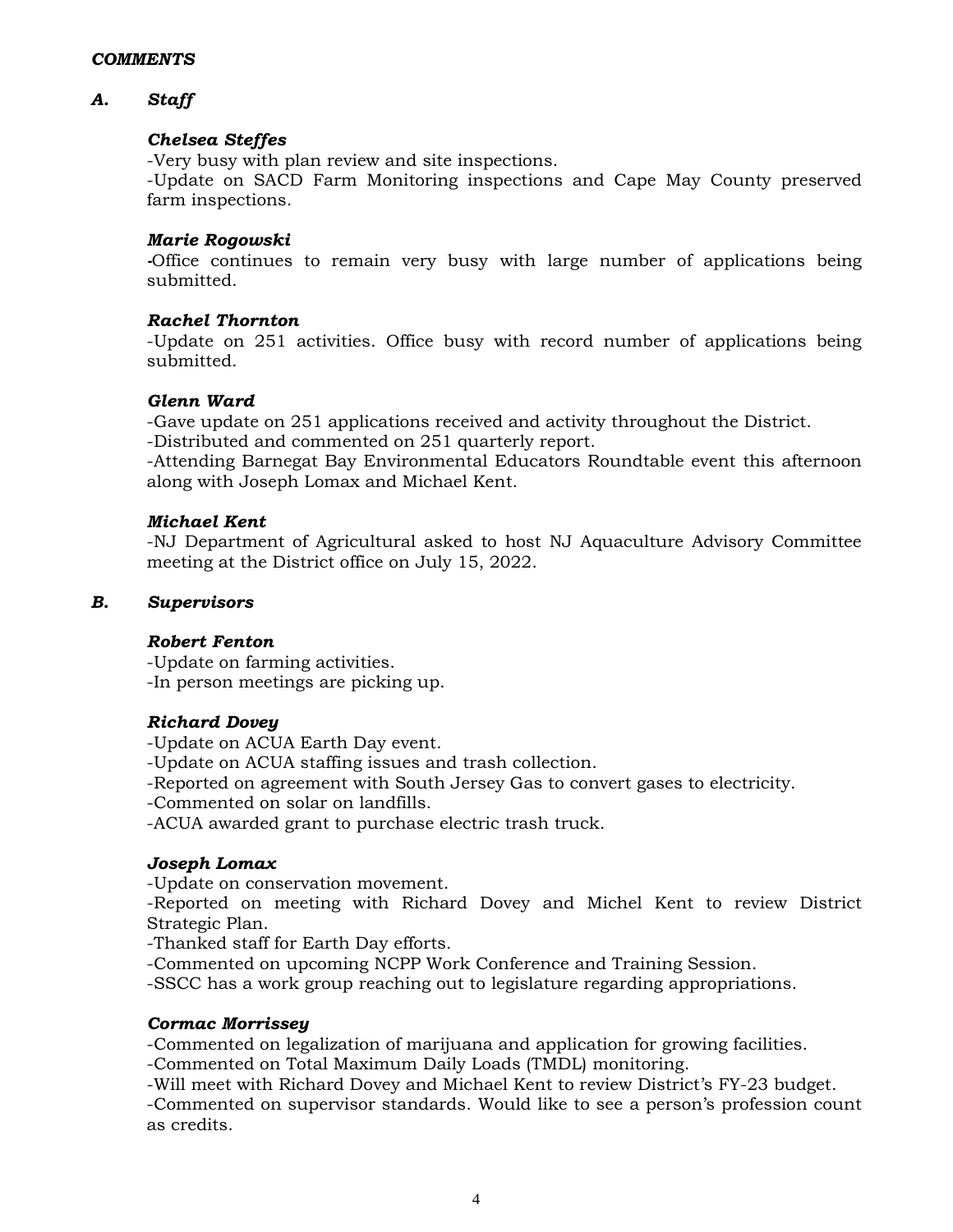# *Allen Carter, Jr.*

-Commented on electric firetrucks.

-Attended and commented on South Jersey Business Association Legislative Meet and Greet.

-Attended and commented on ACUA Earth Day event.

-Update on Farm Bureau budget process taking place.

-Commented on setting up meeting with legislators and updating contact lists.

-Update on right-to-farm issue on parcel of land in Upper Twp.

-Update on sheep farm in Upper Twp.

-Reported on deer fencing funds available for non-preserved farms.

# *C. USDA-NRCS*

# *Chris Miller*

-Center open and can now have visitors.

- -Commented on PMC activities. It has been a busy spring.
- -Budget update. Money has been allocated for climate smart agricultural.
- -Reported that the center can hire seasonal help.

# *Rebecca Watson*

-Distributed and commented on NRCS Monthly Activity report.

# *D. SSCC*

#### *John Showler*

-Reported that marijuana grow houses will still require 251 certifications.

-Commented on statewide solar energy on farmland and 251 standards.

-Update on staffing issues.

-Working on updating offsite stability and infiltration 251 standards.

-Update on Hydrologic Modeling database.

-Commented on pilot hybrid work from home policy.

# *E. New Jersey Farm Service Agency (NJFSA) Robert Andrzejczak*

-Gave introduction and commented on recent appointment as NJFSA State Executive Director.

# *F. Public*

Opened meeting to public comment. No comments from public.

#### *EXECUTIVE SESSION*

A motion was made by Joseph Lomax and seconded by Robert Fenton to go into executive session at 10:47 a.m. The motion passed unanimously.

A motion was made by Joseph Lomax and seconded by Richard Dovey to end executive session at 11:25 a.m. and return to the regular meeting. The motion passed unanimously.

# *ACTION ON ITEMS FROM EXECUTIVE SESSION*

A motion was made by Joseph Lomax and seconded by Robert Fenton to hire Joseph Girnius as a part time employee at a rate of \$20.00 per hour. Employment will begin May 2022 and will continue on an as needed basis. The motion passed unanimously.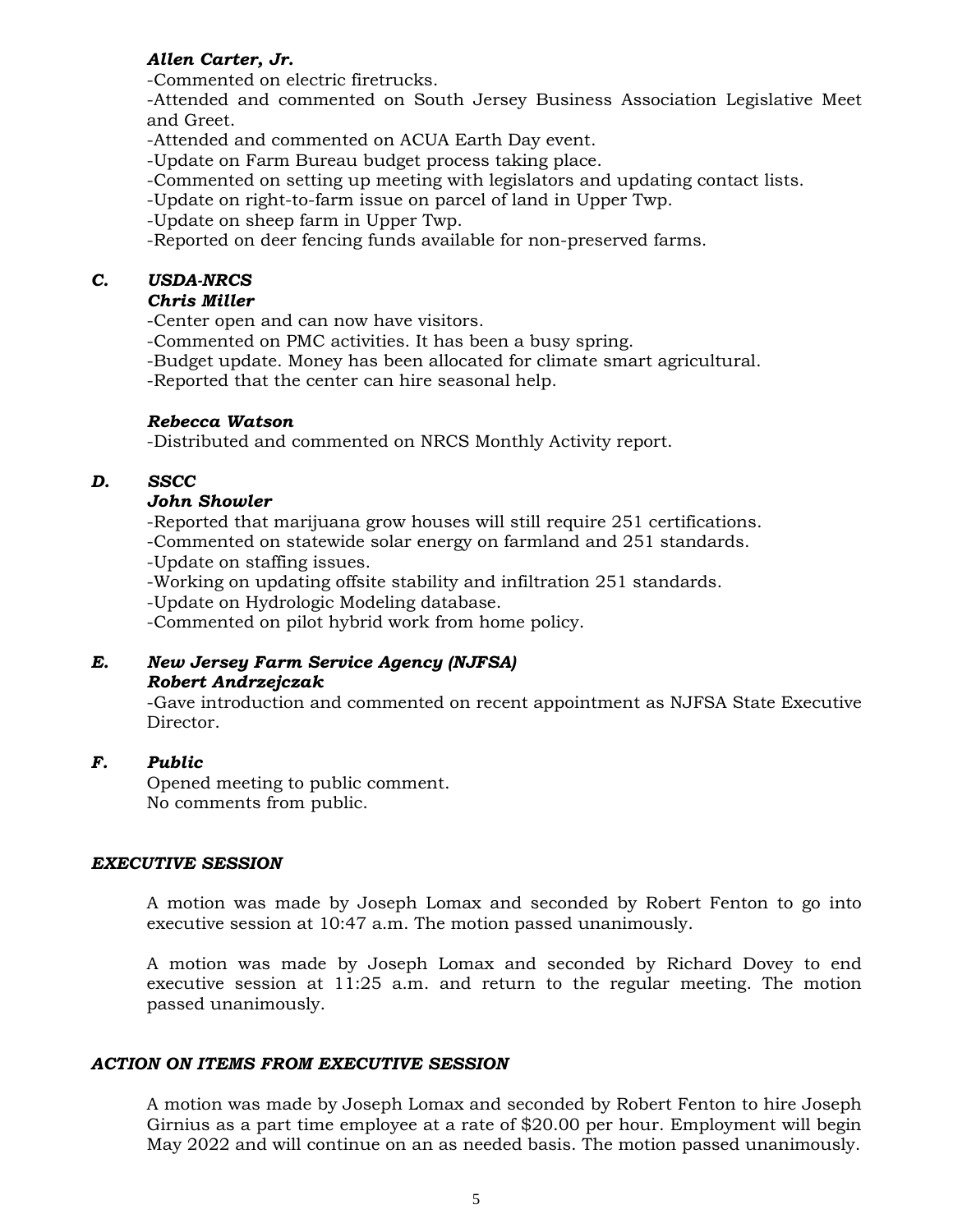#### *ADJOURNMENT*

Chairman Allen Carter, Jr. adjourned the meeting at 11:35 a.m. The next meeting will be May 25, 2022, at 8:00 a.m. at the District Office, Mays Landing, NJ.

Unless otherwise indicated, all actions were taken by unanimous vote of all members present.

Marie Rogowski, Administrative Assistant